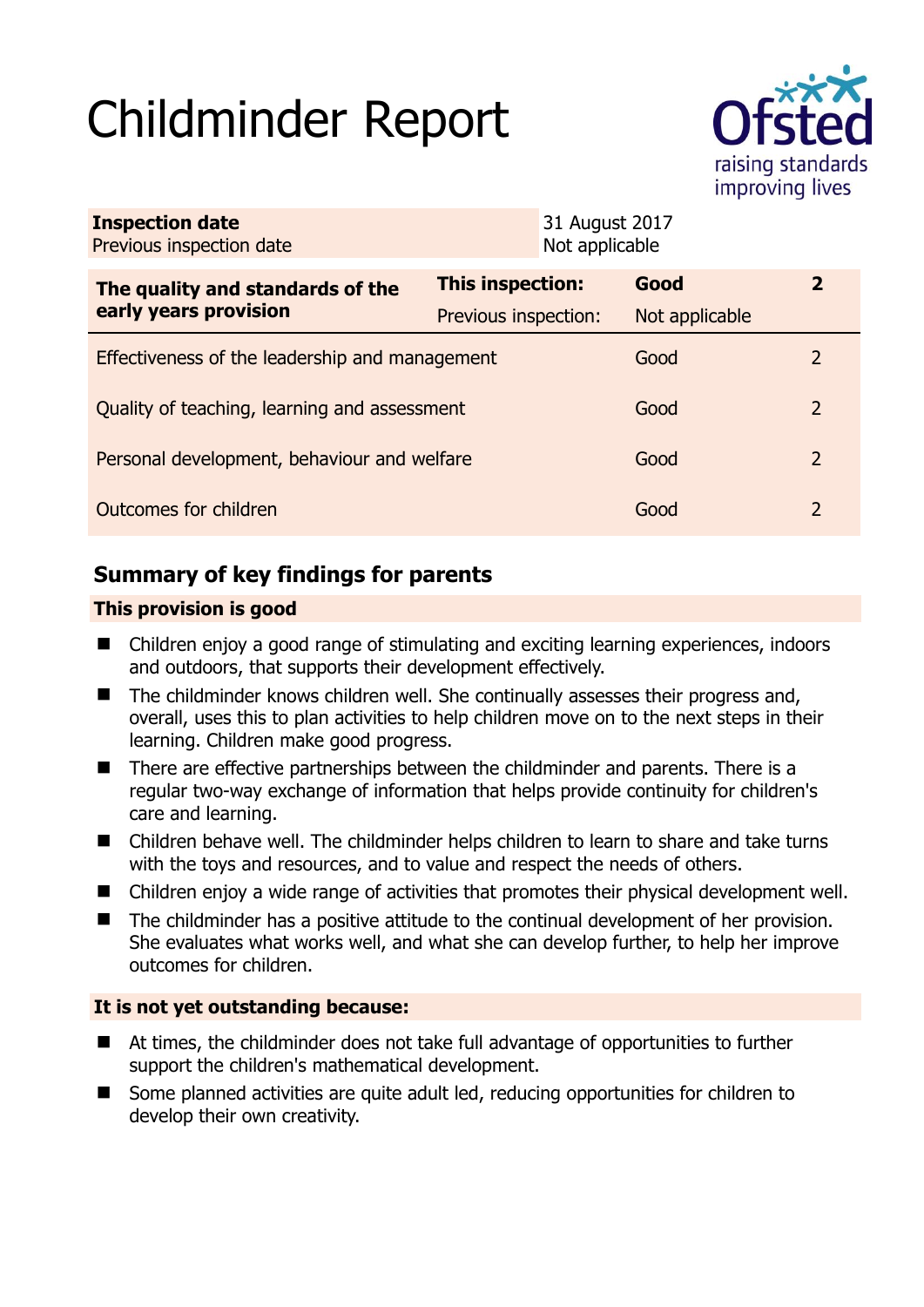# **What the setting needs to do to improve further**

#### **To further improve the quality of the early years provision the provider should:**

- make the most of the opportunities to develop children's understanding of shape, size and measurement to extend their mathematical knowledge
- extend the chances for all children to express their personal creative ideas.

## **Inspection activities**

- The inspector observed activities and interaction between the childminder and the children, and reviewed the play equipment and resources.
- $\blacksquare$  The inspector spoke with the childminder at appropriate times during the inspection, including discussing the impact of teaching after viewing activities.
- The inspector viewed the areas of the premises used for childminding and talked to the children at appropriate times.
- The inspector looked at documentation, including a sample of children's records.
- The inspector discussed how the childminder evaluates her provision.

## **Inspector**

Dinah Round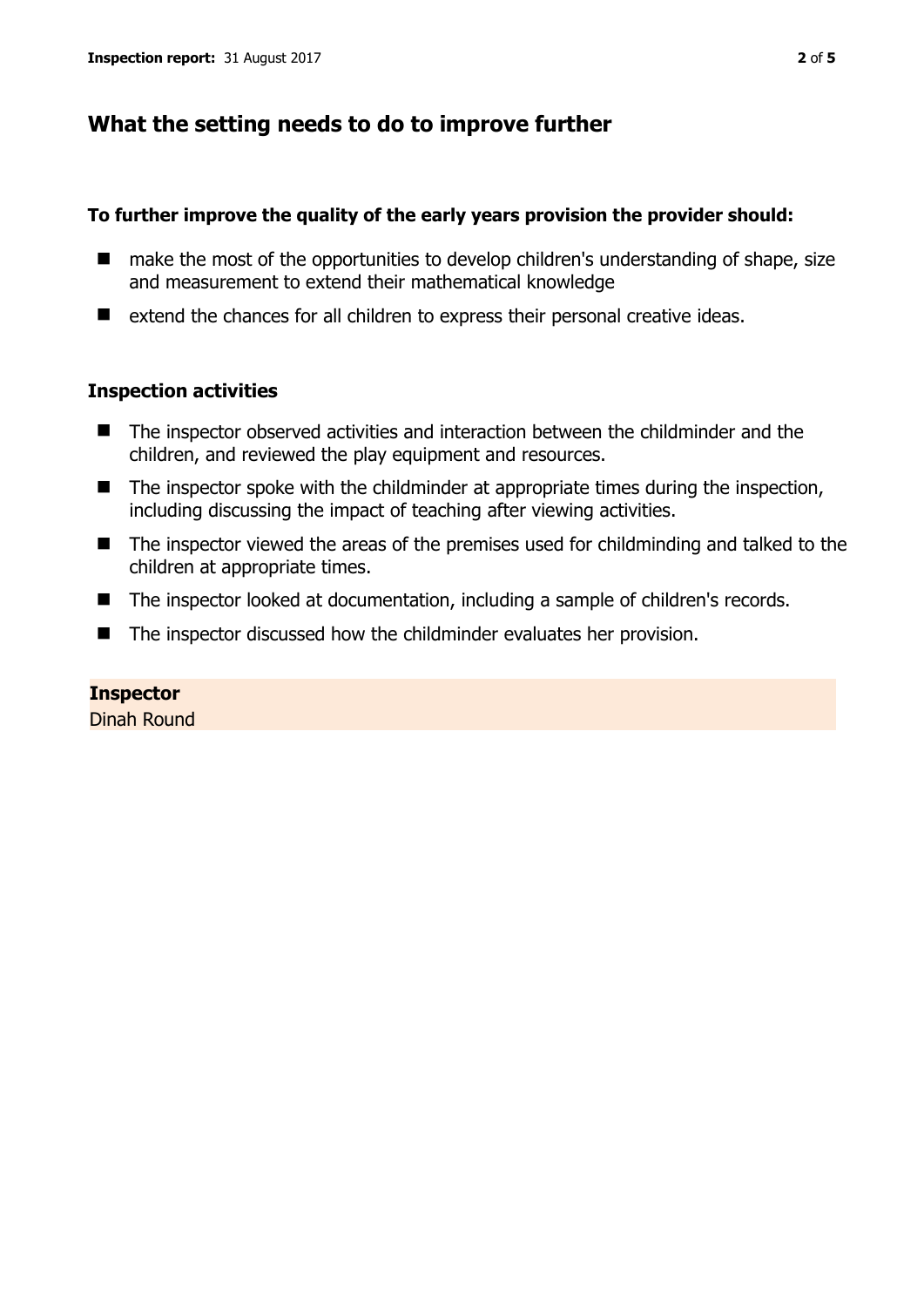# **Inspection findings**

## **Effectiveness of the leadership and management is good**

Safeguarding is effective. The childminder understands her role and responsibilities in keeping children safe and the procedures to follow if she has a concern about a child's welfare. She reviews risks in the environment regularly to make sure that children can move around freely and safely. The childminder is committed to providing good-quality provision for children. For example, she links with relevant professionals to get guidance on specific ways she can build on children's speech so that all children receive the support they need. The childminder keeps a close check on how well children are doing in their learning and shares this with parents. The parents report positively about the service the childminder offers.

## **Quality of teaching, learning and assessment is good**

The childminder plans enjoyable and stimulating play activities that keep children occupied and engaged. For example, children have fun exploring the texture of the sand, water and a 'gloopy' substance. As the children prod and push the materials the childminder is nearby to offer support and makes good use of opportunities to repeat the children's language and model new words. For example, children use language, such as 'slimly' and 'squishing', which helps to build on their vocabulary. Children enjoy taking part in music and movement activities. They have fun and giggle with excitement as they join in the actions of the familiar rhymes, asking the childminder to repeat it again and again.

## **Personal development, behaviour and welfare are good**

The childminder's home is safe and welcoming. Children have positive relationships with the childminder and are happy and settled. They play together cooperatively. The childminder's praise and encouragement helps to boost their self-esteem and confidence. The childminder makes good use of her garden and nearby local facilities to ensure that children have opportunities to be active and get plenty of fresh air. Children develop an understanding of how to stay safe and healthy. For example, the childminder reminds them to wash their hands before eating and gives them plenty of drinks in the day.

## **Outcomes for children are good**

Children are confident, keen to learn and well prepared for the next stage in their learning and moving on to school. They develop good social skills, communicate well with one another and become increasingly independent. For example, children persist to put their shoes on by themselves when going to play outdoors. They show perseverance as they transport water from one area to another to fill up the different containers. They make good use of the brushes the childminder provides to make marks on the fence, for example, to help develop their early writing skills.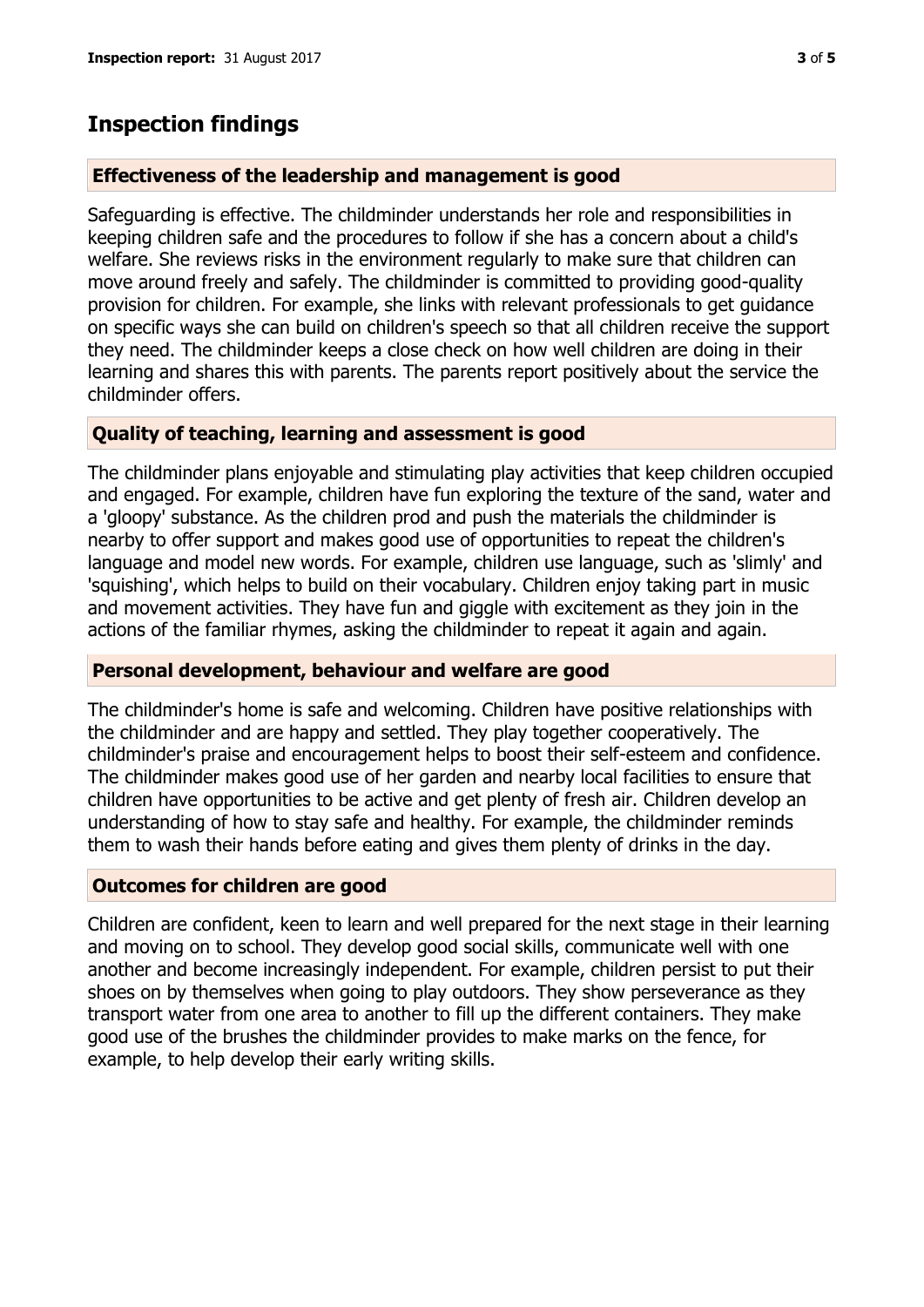# **Setting details**

| Unique reference number           | EY490460                                                                             |  |
|-----------------------------------|--------------------------------------------------------------------------------------|--|
| <b>Local authority</b>            | Dorset                                                                               |  |
| <b>Inspection number</b>          | 1017687                                                                              |  |
| <b>Type of provision</b>          | Childminder                                                                          |  |
| Day care type                     | Childminder                                                                          |  |
| <b>Registers</b>                  | Early Years Register, Compulsory Childcare<br>Register, Voluntary Childcare Register |  |
| Age range of children             | $2 - 7$                                                                              |  |
| <b>Total number of places</b>     | 4                                                                                    |  |
| <b>Number of children on roll</b> | 4                                                                                    |  |
| Name of registered person         |                                                                                      |  |
| Date of previous inspection       | Not applicable                                                                       |  |
| <b>Telephone number</b>           |                                                                                      |  |

The childminder registered in 2015. She lives in Poole, Dorset. The childminder works each weekday throughout the year.

This inspection was carried out by Ofsted under sections 49 and 50 of the Childcare Act 2006 on the quality and standards of provision that is registered on the Early Years Register. The registered person must ensure that this provision complies with the statutory framework for children's learning, development and care, known as the early years foundation stage.

Any complaints about the inspection or the report should be made following the procedures set out in the guidance 'Complaints procedure: raising concerns and making complaints about Ofsted', which is available from Ofsted's website: www.gov.uk/government/organisations/ofsted. If you would like Ofsted to send you a copy of the guidance, please telephone 0300 123 4234, or email enquiries@ofsted.gov.uk.